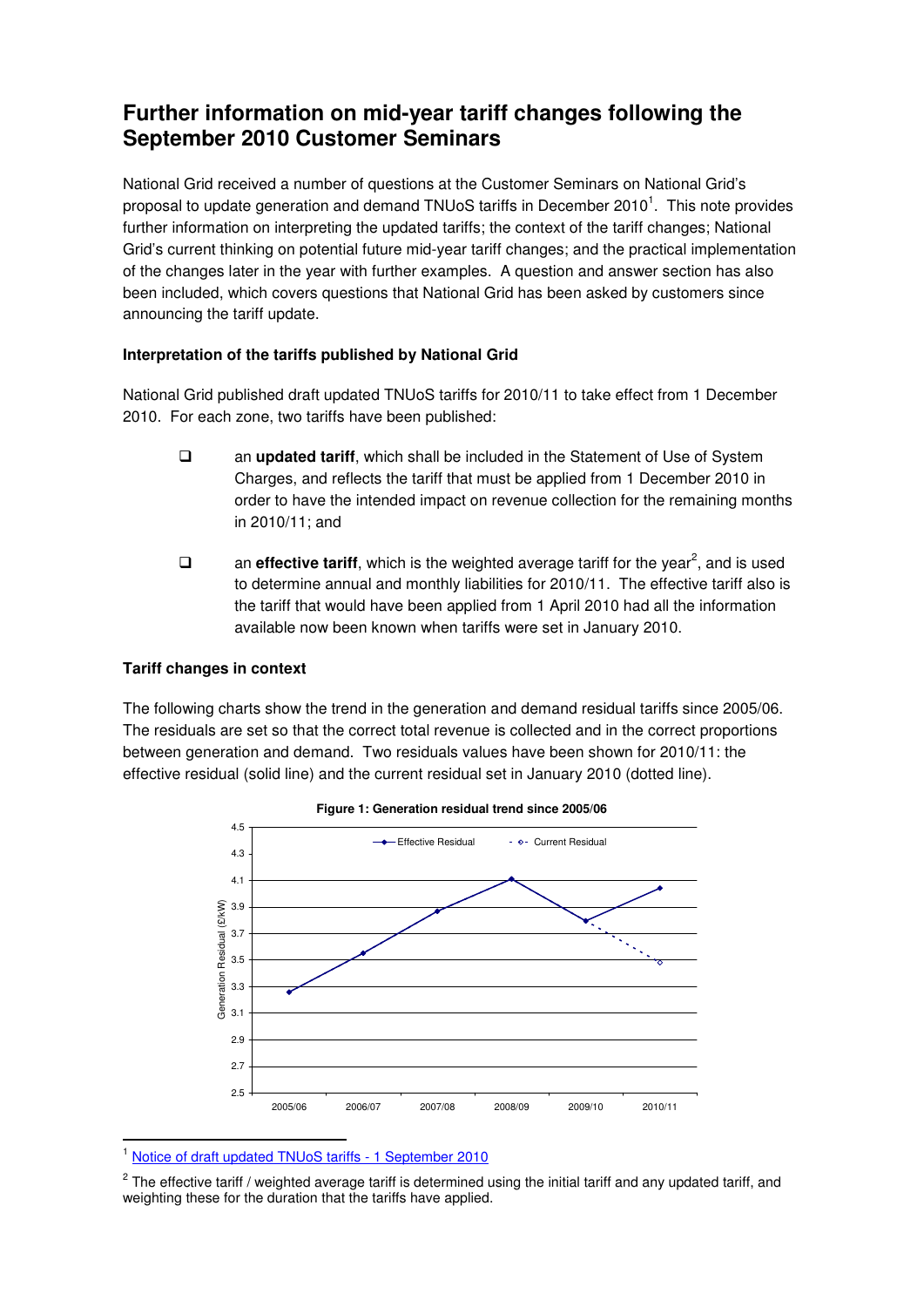

The general trend is for residual tariffs to increase with time. This is due to allowed increases in transmission owner price controlled revenues. It should be noted that the dip in 2009/10 in the generation residual was due to the introduction of local charging arrangements, which reduced the revenue that needed to be recovered through the residual<sup>3</sup>. Prior to this, however, the generation residual was growing at an average rate of 28p/kW per year and the demand residual has grown at an average rate of £1.40/kW per year. The difference between the dotted and the solid lines has emerged because of changes in the revenue expected to be collected from offshore users and the total revenue recoverable through TNUoS charges.

### **Prospect for future mid-year tariff changes**

National Grid would not expect to make any future mid-year tariff changes unless, as in 2010/11, it was necessitated by significant changes to the revenues sought by onshore and offshore transmission owners after setting tariffs in January. Whilst greater experience of operating in the offshore regime will enable better forecasts of offshore revenues to be made, the project specific nature of the offshore tenders and the associated timetables mean that there may still be instances where a mid-year tariff change could be considered. Accordingly, National Grid will continue to look for ways to reduce uncertainty so that charges for users remain as stable as possible, whilst meeting the other charging objectives. This will involve working with other transmission owners and with Ofgem.

#### **Calculation of revised liabilities**

 $\overline{a}$ 

The following section provides further detail on the information customers require to calculate revised annual and monthly liabilities before and after the mid-year tariff change. A number of examples are provided in appendices, which build on those provided in the notice of draft tariff updates.

 $^3$  Removing this effect would have resulted in a generation residual of about £4.25/kW.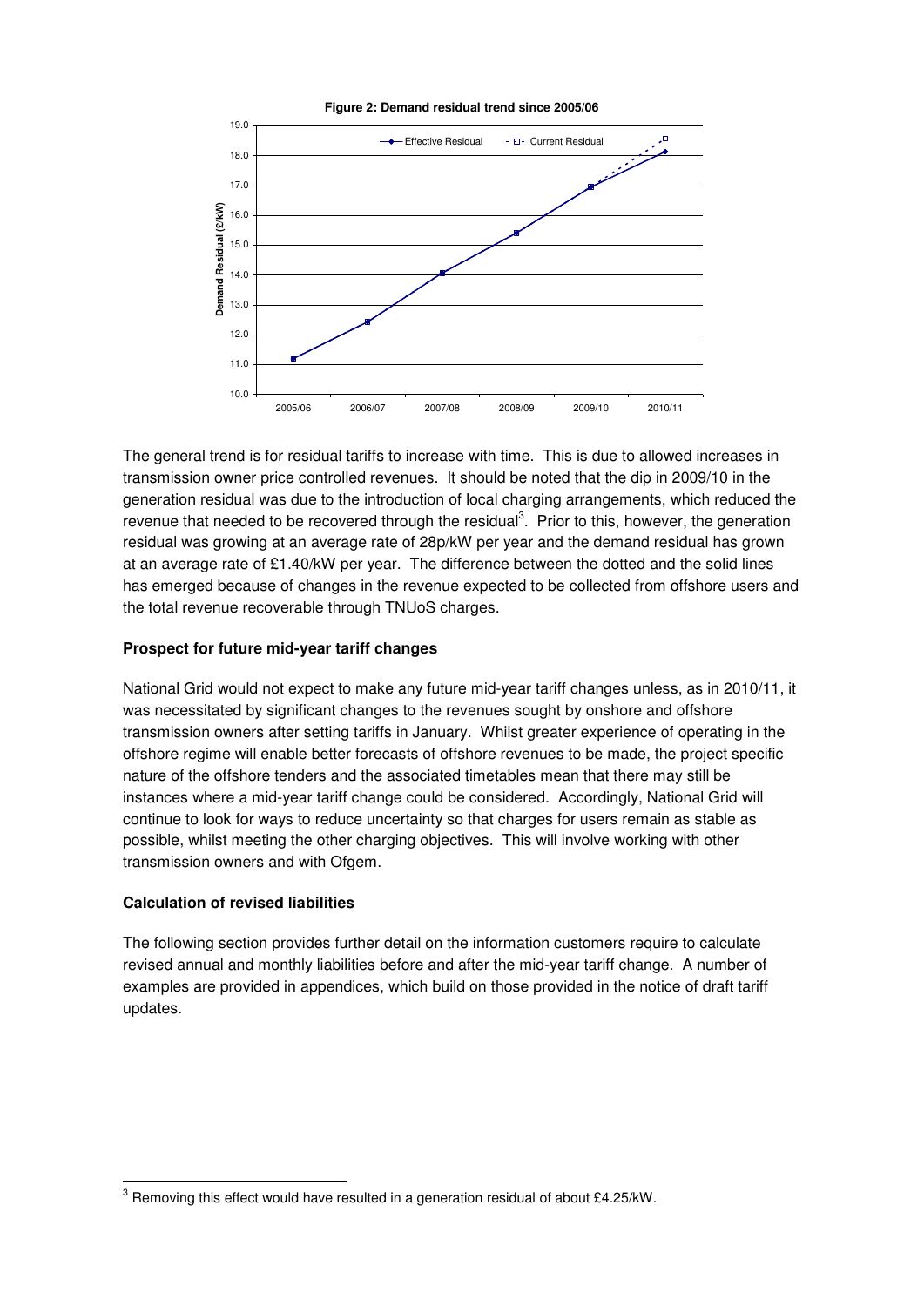### Generation liabilities

The following information is needed to calculate revised annual and monthly generation TNUoS liabilities:

- $\Box$  payments made to date:
- $\Box$  in positive charging zones (based on the effective tariff), the highest TEC in the charging year, and in negative charging zones (based on the effective tariff) the average of the three peak exports, each separated by 10 days; and
- $\Box$  effective tariff for the relevant generation zone.

In positive generation zones, the revised annual and remaining monthly liabilities are given by:

Revised Annual Liability =  $TEC \times$  effective tariff

 Remaining Monthly Liability = Months remaing in 2010/11 Revised Annual Liability - Payments made to date

In negative generation zones, the overall approach is as outlined above albeit generators' annual payments are based on the average of the three peak exports between 1 November and 28 February, each peak separated by at least 10 clear days. During the year payments are generally based on TEC but, to the extent the generators average export is less than TEC, an adjustment will be made during generation reconciliation.

Appendix A provides an example of a mid-year tariff change for generation in positive and negative charging zones. It shows how the annual and monthly liabilities change and generation reconciliation in negative zones.

## HH demand liabilities

For suppliers with half-hourly (HH) demand within their portfolio, the following information is needed to calculate revised annual and monthly liabilities:

- **Q** payments made to date;
- $\Box$  triad demand: and
- $\Box$  effective tariff for the relevant demand zone.

The revised annual and remaining monthly HH demand liabilities are given by:

Revised Annual Liability = Triad demand  $\times$  effective tariff

 Remaining Monthly Liability = Months remaing in 2010/11 Revised Annual Liability - Payments made to date

Throughout the year charges will remain based on the suppliers' own forecast triad demand. To the extent that the supplier's actual triad demand is different from that forecast, an adjustment will be made during initial demand reconciliation.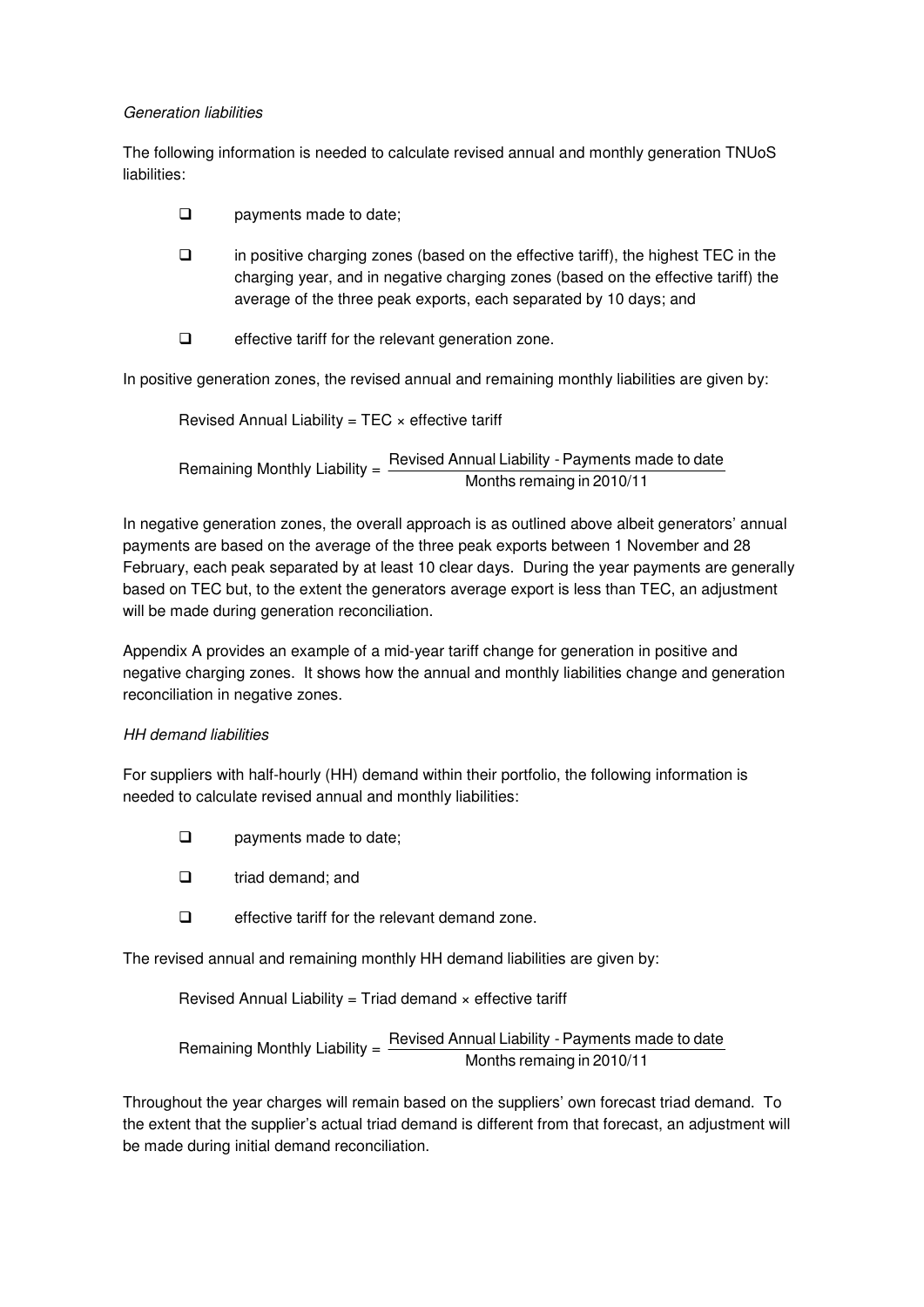Appendix B provides an example of a mid-year tariff change for suppliers with HH demand. It shows how the annual and monthly liabilities change and the impact of initial demand reconciliation.

## NHH Demand liabilities

For suppliers with non half-hourly (NHH) demand within their portfolio, the following information is needed to calculate revised annual and monthly liabilities:

| annual energy consumption;<br>$\Box$ |
|--------------------------------------|
|--------------------------------------|

- $\Box$  energy consumption before and after the tariff update;
- **Q** payments made to date; and
- $\Box$  the initial and updated tariffs in the relevant demand zone.

The revised annual and remaining monthly NHH demand liabilities are given by:

Revised Annual Liability = (Consumption with initial tariff  $\times$  initial tariff) + (Consumption with updated tariff  $\times$  updated tariff)

Remaining Monthly Liability =  $\frac{\text{Revised Annual Liability - Payments made to date}}{\text{Im}(1 + \frac{1}{2})}$ Months remaing in 2010/11

National Grid will forecast consumption of each supplier for the period that the initial tariff applied and will then derive the consumption during the period that updated tariff applies using suppliers' own forecast of total annual energy consumption. National Grid's forecast will be based on actual metered data, where available, and suppliers' consumption during the equivalent months in the previous year, using a similar methodology to that described in Appendix TN-7 in the Statement of the Use of System Charging Methodology. National Grid intends to write to all suppliers with the data it has used to derive this forecast and suppliers will have the opportunity to amend this. To the extent that either National Grid's or suppliers' energy consumption forecasts are different from the actual consumption during the relevant periods, an adjustment will be made during the initial demand reconciliation.

Appendix C provides an example of a mid-year tariff change for suppliers with NHH demand. It shows how the annual and monthly liabilities change and the impact of initial demand reconciliation.

## **Making your views known**

National Grid would welcome comments regarding the mid-year tariff update. These can be sent to Wayne.Mullins@uk.ngrid.com and Adam.Brown@uk.ngrid.com. Any views received by **23 September 2010** will be taken into account before confirming the tariff change on 1 December 2010, assuming the Authority has given the necessary consents to reduce the standard notice periods of the tariff changes.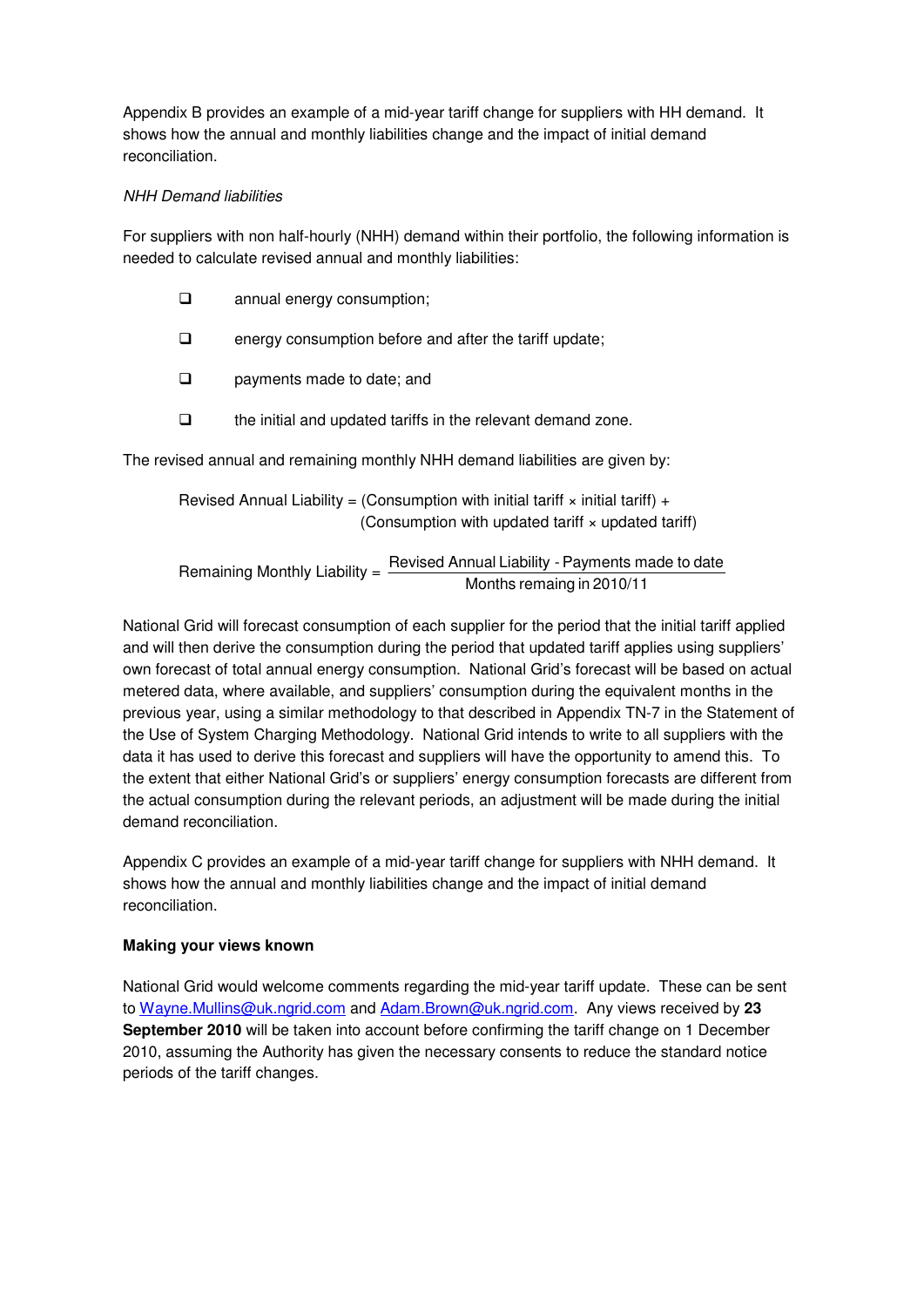## **Question & Answers**

### **1. How do I determine my revised annual liability?**

For generation and HH demand multiply the chargeable capacity (which is not changed) and the published effective tariff for 2010/11. For NHH demand multiply each relevant tariff by the energy consumption over the period that the tariff applies, and sum these amounts for each tariff that has applied during the year.

## **2. How are my monthly payments affected?**

Monthly payments will change to reflect the change in the annual liability (see Q1). The monthly payments will adjust to collect this revised amount over the remaining months of the year (i.e. 4 months for a change implemented on 1 December 2010) taking account of any payments that have already been made during the year.

### **3. What happens in negative generation zones?**

The chargeable capacity is unaffected by the mid-year tariff change i.e. it remains the average of the three peak exports between 1 November and 28 February, each peak separated by at least 10 days. The annual payment will be based on the chargeable capacity effective tariff for the year.

## **4. What happens if a generation zone changes from having a negative tariff to having a positive tariff?**

A generator's annual liability will depend on whether the effective tariff for the year is positive or negative. National Grid will base the chargeable capacity for the generator accordingly. Based on National Grid's proposed tariff changes, no zones change from being positive or negative, or visa versa.

## **5. Are LDTEC and STTEC affected?**

Yes. National Grid will be updating STTEC and LDTEC tariffs for 2010/11 and these will be based on the effective tariff for 2010/11.

## **6. Are any CUSC changes needed to facilitate the mid-year change?**

Arrangements for changing transmission network use of system charges are set out in CUSC Section 3.14. These do not restrict the timing of when tariffs can be changed but do provide for minimum notice periods that can be changed with consent from the Authority.

## **7. Why can't National Grid give more information on the tariff change?**

Unfortunately whilst tenders are ongoing for Greater Gabbard and Ormonde, National Grid has been asked to not make certain information available. We appreciate this is not ideal and once these constraints are lifted we intend to make further information available. In the mean time, and against this background, there is limited further information that can be provided in response to questions that customers might have.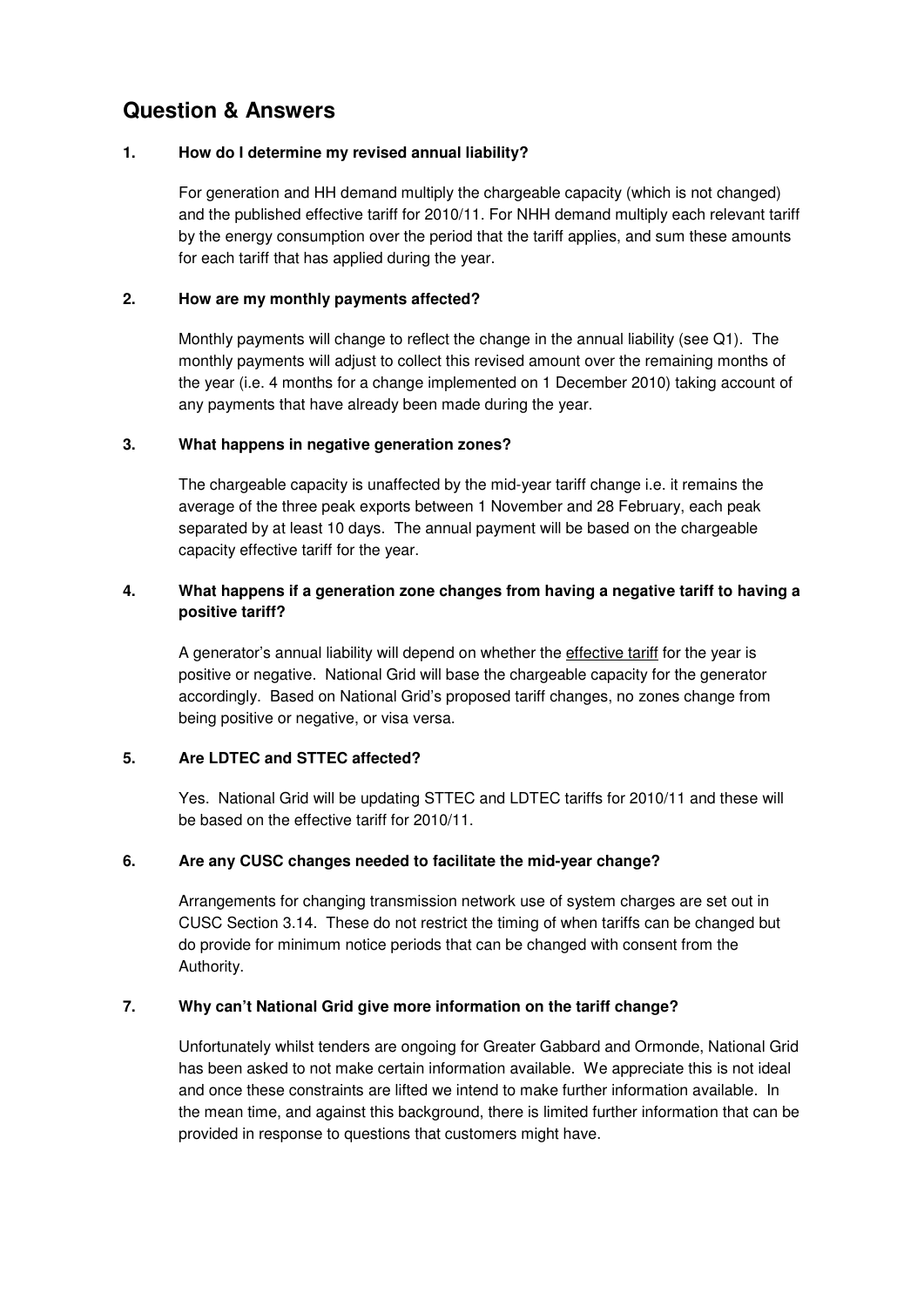## **8. Why are tariffs being updated for both onshore and offshore changes?**

Once National Grid had taken the view to change tariffs for offshore changes, the charging methodology requires that all changes be taken into account. It was also noted during the development of GB ECM-21, which clarified how mid-year tariff changes would work in practice, that changes other than for offshore could trigger the need to undertake a midtear tariff change.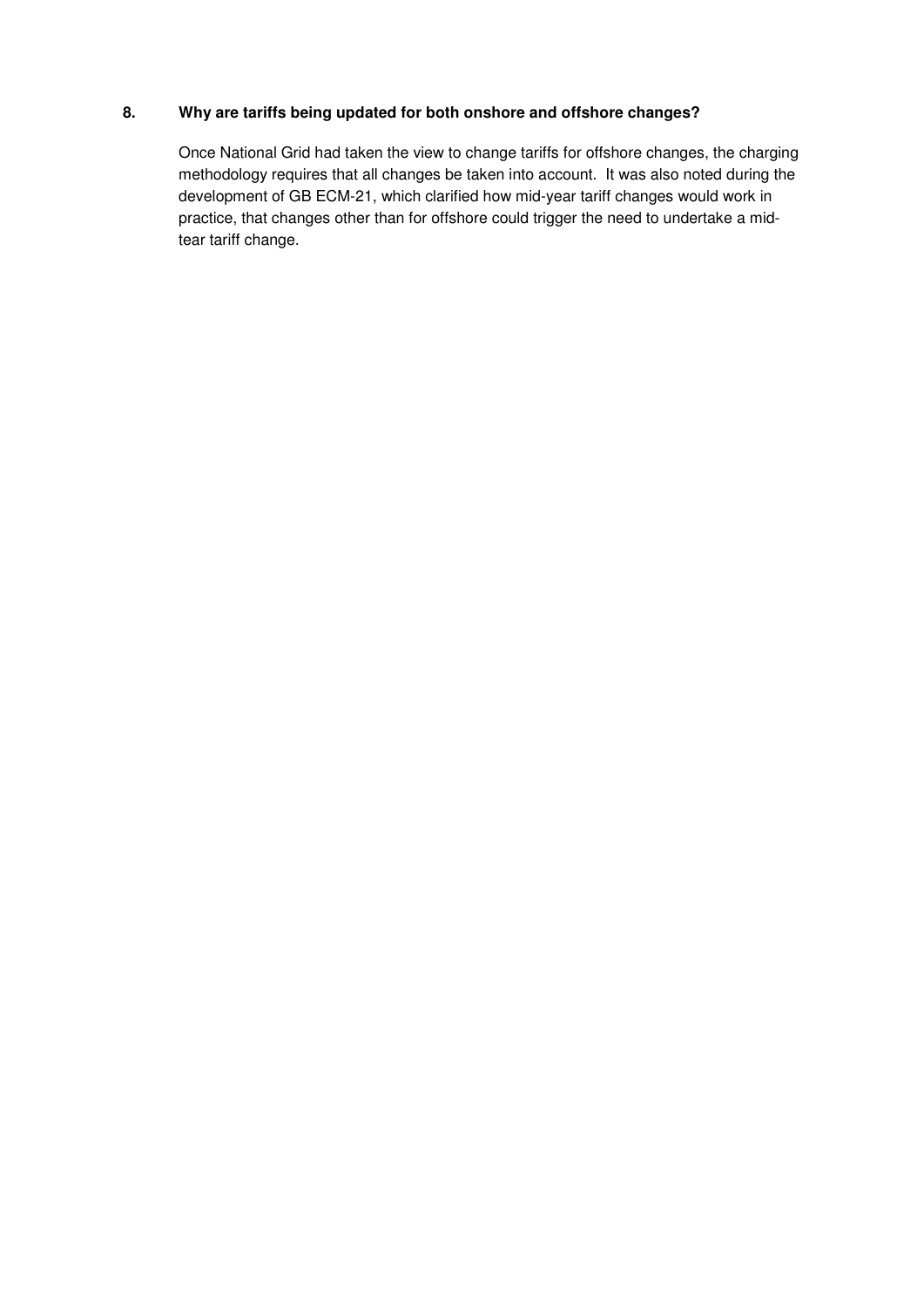## **Appendix A – Mid-year tariff changes for generation**

#### **Positive charging zones**

A 1000MW generator in Zone 10 currently has a tariff of £8.79/kW and this will change to £10.53/kW on 1 December 2010. Prior to the tariff update the effective tariff is £8.79/kW, as it was expected to apply for the full 12 month period, and following the tariff change the effective tariff will be £9.37/kW. The resulting annual and monthly liabilities are shown in the following table.

|       | <b>TEC</b> | <b>Effective</b> | <b>Annual liability</b> | Payment to | <b>Monthly</b> |
|-------|------------|------------------|-------------------------|------------|----------------|
| Month | (MW)       | Tariff (£/kW)    | (£m)                    | date (£m)  | Payment (£m)   |
| Apr   | 1000       | 8.79             | 8.8                     | 0.00       | 0.73           |
| May   | 1000       | 8.79             | 8.8                     | 0.73       | 0.73           |
| Jun   | 1000       | 8.79             | 8.8                     | 1.47       | 0.73           |
| Jul   | 1000       | 8.79             | 8.8                     | 2.20       | 0.73           |
| Aug   | 1000       | 8.79             | 8.8                     | 2.93       | 0.73           |
| Sep   | 1000       | 8.79             | 8.8                     | 3.66       | 0.73           |
| Oct   | 1000       | 8.79             | 8.8                     | 4.40       | 0.73           |
| Nov   | 1000       | 8.79             | 8.8                     | 5.13       | 0.73           |
| Dec   | 1000       | 9.37             | 9.4                     | 5.86       | 0.88           |
| Jan   | 1000       | 9.37             | 9.4                     | 6.74       | 0.88           |
| Feb   | 1000       | 9.37             | 9.4                     | 7.62       | 0.88           |
| Mar   | 1000       | 9.37             | 9.4                     | 8.49       | 0.88           |
| Total |            |                  |                         |            | 9.37           |

#### **Negative charging zones**

A 1000MW generator in Zone 19 currently has a tariff of -£2.64/kW and this will change to -£0.90/kW on 1 December 2010. Prior to the tariff update the effective tariff is -£2.64/kW, as it was expected to apply for the full 12 month period, and following the tariff change the effective tariff will be -£2.06/kW. The resulting annual and monthly liabilities are shown in the following table.

| <b>Month</b> | <b>TEC</b><br>(MW) | <b>Effective</b><br>Tariff (£/kW) | Annual liability<br>$(\mathbf{Em})$ | Payment to<br>date $(\mathbf{Em})$ | Monthly<br>Payment (£m) |
|--------------|--------------------|-----------------------------------|-------------------------------------|------------------------------------|-------------------------|
| Apr          | 1000               | $-2.64$                           | $-2.6$                              | 0.00                               | $-0.22$                 |
| May          | 1000               | $-2.64$                           | $-2.6$                              | $-0.22$                            | $-0.22$                 |
| Jun          | 1000               | $-2.64$                           | $-2.6$                              | $-0.44$                            | $-0.22$                 |
| Jul          | 1000               | $-2.64$                           | $-2.6$                              | $-0.66$                            | $-0.22$                 |
| Aug          | 1000               | $-2.64$                           | $-2.6$                              | $-0.88$                            | $-0.22$                 |
| Sep          | 1000               | $-2.64$                           | $-2.6$                              | $-1.10$                            | $-0.22$                 |
| Oct          | 1000               | $-2.64$                           | $-2.6$                              | $-1.32$                            | $-0.22$                 |
| Nov          | 1000               | $-2.64$                           | $-2.6$                              | $-1.54$                            | $-0.22$                 |
| <b>Dec</b>   | 1000               | $-2.06$                           | $-2.1$                              | $-1.76$                            | $-0.07$                 |
| Jan          | 1000               | $-2.06$                           | $-2.1$                              | $-1.83$                            | $-0.07$                 |
| Feb          | 1000               | $-2.06$                           | $-2.1$                              | $-1.91$                            | $-0.07$                 |
| Mar          | 1000               | $-2.06$                           | $-2.1$                              | $-1.98$                            | $-0.07$                 |
| Total        |                    |                                   |                                     |                                    | $-2.06$                 |

The generator's average 3 export peaks between 1 November 2010 and 28 February 2011, separated by 10 days, was 900MW. This reduces the actual payments that should have been made to the generator and this is recovered through generation reconciliation, as shown in the following table.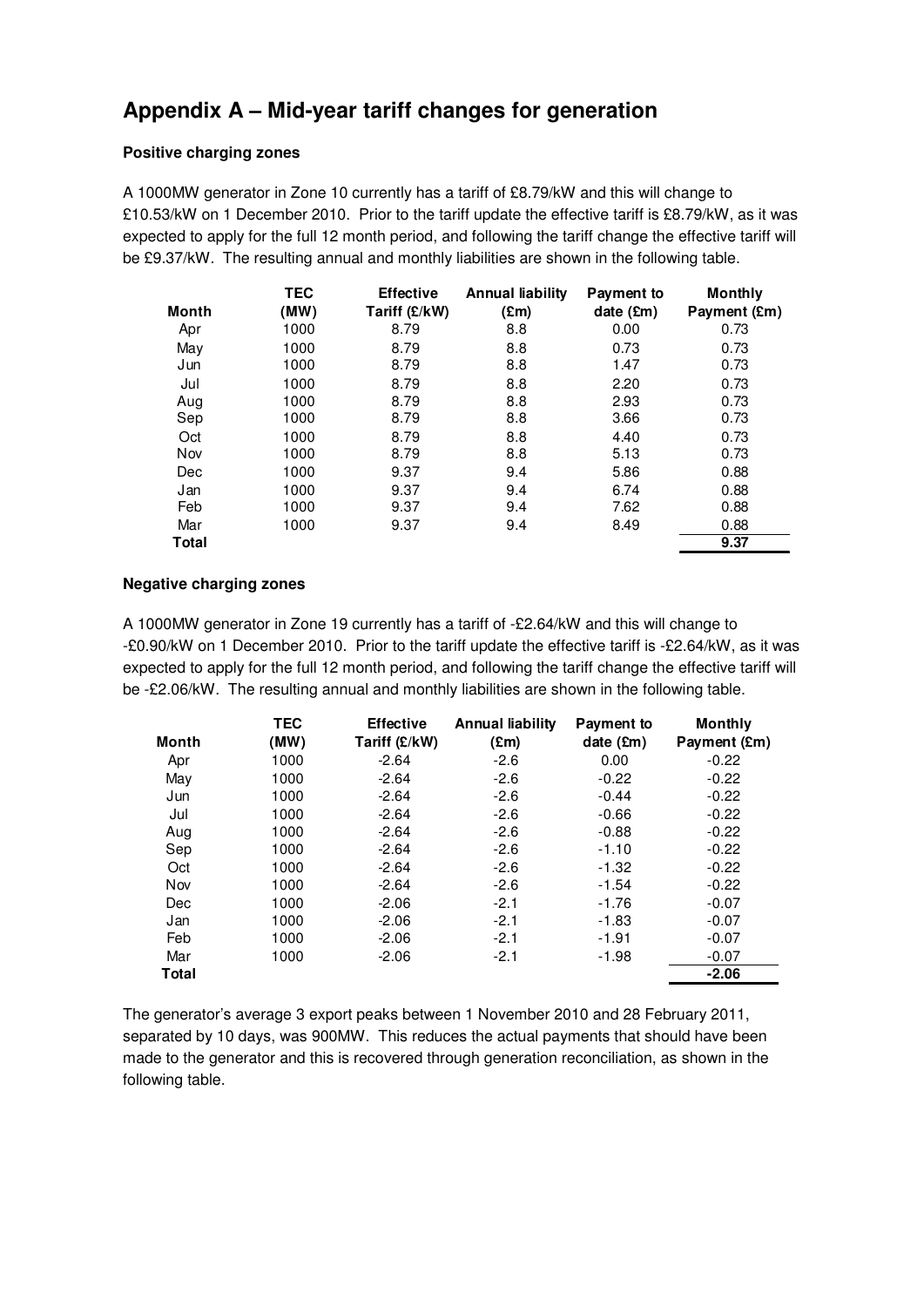|       | <b>Actual Export</b> | <b>Monthly Liability based</b> | <b>Previously invoiced</b> | Reconciliation |
|-------|----------------------|--------------------------------|----------------------------|----------------|
| Month | (MW)                 | on actual export (£m)          | $(\text{Em})$              | $(\text{Em})$  |
| Apr   | 900                  | $-0.20$                        | $-0.22$                    | 0.02           |
| May   | 900                  | $-0.20$                        | $-0.22$                    | 0.02           |
| Jun   | 900                  | $-0.20$                        | $-0.22$                    | 0.02           |
| Jul   | 900                  | $-0.20$                        | $-0.22$                    | 0.02           |
| Aug   | 900                  | $-0.20$                        | $-0.22$                    | 0.02           |
| Sep   | 900                  | $-0.20$                        | $-0.22$                    | 0.02           |
| Oct   | 900                  | $-0.20$                        | $-0.22$                    | 0.02           |
| Nov   | 900                  | $-0.20$                        | $-0.22$                    | 0.02           |
| Dec   | 900                  | $-0.07$                        | $-0.07$                    | 0.01           |
| Jan   | 900                  | $-0.07$                        | $-0.07$                    | 0.01           |
| Feb   | 900                  | $-0.07$                        | $-0.07$                    | 0.01           |
| Mar   | 900                  | $-0.07$                        | $-0.07$                    | 0.01           |
| Total |                      | $-1.85$                        | $-2.06$                    | 0.21           |

Note in practice, interest is payable / refundable on a monthly basis.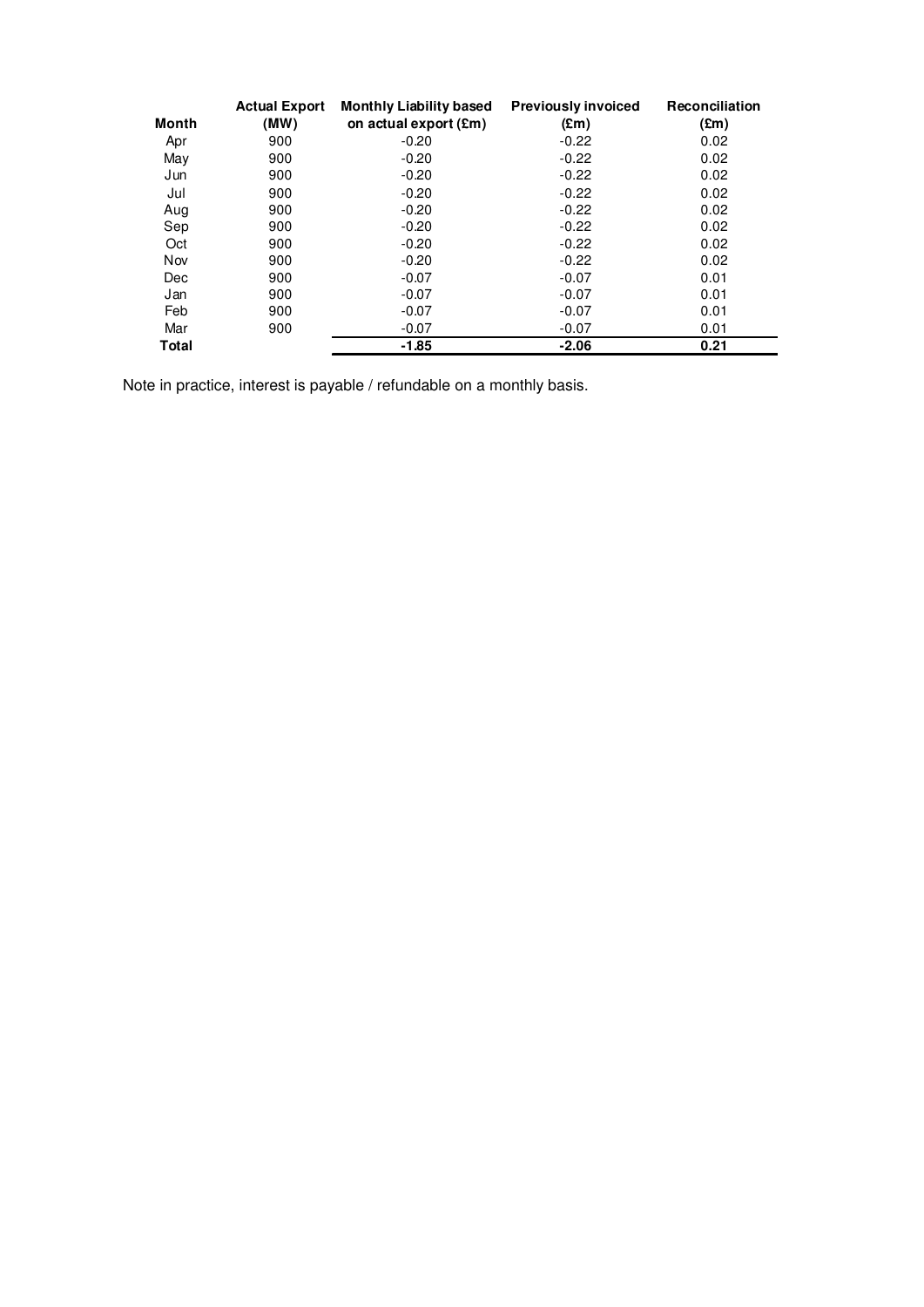# **Appendix B – Mid-year tariff changes for HH demand**

A supplier has a portfolio of HH demand in Zone 6. The supplier's forecast expected triad demand is 300 MW. A mid-year tariff update takes effect on 1 December 2010, changing the TNUoS tariff from £18.89/kW to £17.57/kW. Prior to the tariff update the effective tariff is £18.89/kW, as it was expected to apply for the full 12 month period. The effective tariff from 1 December 2010 is £18.45/kW. The resulting annual and monthly liabilities are shown in the following table.

| <b>Month</b> | <b>Forecast Triad</b><br>(MW) | <b>Effective</b><br>Tariff (£/kW) | <b>Forecast Annual</b><br>liability (£m) | <b>Payment to</b><br>date $(\mathbf{Em})$ | <b>Monthly</b><br>Payment (£m) |
|--------------|-------------------------------|-----------------------------------|------------------------------------------|-------------------------------------------|--------------------------------|
| Apr          | 300                           | 18.89                             | 5.7                                      | 0.00                                      | 0.47                           |
| May          | 300                           | 18.89                             | 5.7                                      | 0.47                                      | 0.47                           |
| Jun          | 300                           | 18.89                             | 5.7                                      | 0.94                                      | 0.47                           |
| Jul          | 300                           | 18.89                             | 5.7                                      | 1.42                                      | 0.47                           |
| Aug          | 300                           | 18.89                             | 5.7                                      | 1.89                                      | 0.47                           |
| Sep          | 300                           | 18.89                             | 5.7                                      | 2.36                                      | 0.47                           |
| Oct          | 300                           | 18.89                             | 5.7                                      | 2.83                                      | 0.47                           |
| Nov          | 300                           | 18.89                             | 5.7                                      | 3.31                                      | 0.47                           |
| Dec          | 300                           | 18.45                             | 5.5                                      | 3.78                                      | 0.44                           |
| Jan          | 300                           | 18.45                             | 5.5                                      | 4.22                                      | 0.44                           |
| Feb          | 300                           | 18.45                             | 5.5                                      | 4.66                                      | 0.44                           |
| Mar          | 300                           | 18.45                             | 5.5                                      | 5.10                                      | 0.44                           |
| <b>Total</b> |                               |                                   |                                          |                                           | 5.54                           |

#### **Annual Reconciliation**

The supplier's actual triad demand was 310MW, which results in an initial demand reconciliation. The supplier's actual liability is £5.72m (310MW × £18.45/kW). The amount paid is £5.54m therefore the reconciliation is £0.18m, which is shown in more detail below.

|              | <b>Actual Triad</b> | <b>Monthly Liability based on</b> | <b>Previously</b> |                       |
|--------------|---------------------|-----------------------------------|-------------------|-----------------------|
| Month        | (MW)                | actual Traid (£m)                 | invoiced (£m)     | <b>Reconciliation</b> |
| Apr          | 310                 | 0.49                              | 0.47              | 0.02                  |
| May          | 310                 | 0.49                              | 0.47              | 0.02                  |
| Jun          | 310                 | 0.49                              | 0.47              | 0.02                  |
| Jul          | 310                 | 0.49                              | 0.47              | 0.02                  |
| Aug          | 310                 | 0.49                              | 0.47              | 0.02                  |
| Sep          | 310                 | 0.49                              | 0.47              | 0.02                  |
| Oct          | 310                 | 0.49                              | 0.47              | 0.02                  |
| Nov          | 310                 | 0.49                              | 0.47              | 0.02                  |
| Dec          | 310                 | 0.45                              | 0.44              | 0.01                  |
| Jan          | 310                 | 0.45                              | 0.44              | 0.01                  |
| Feb          | 310                 | 0.45                              | 0.44              | 0.01                  |
| Mar          | 310                 | 0.45                              | 0.44              | 0.01                  |
| <b>Total</b> |                     | 5.72                              | 5.54              | 0.18                  |

Note in practice, interest is payable / refundable on a monthly basis.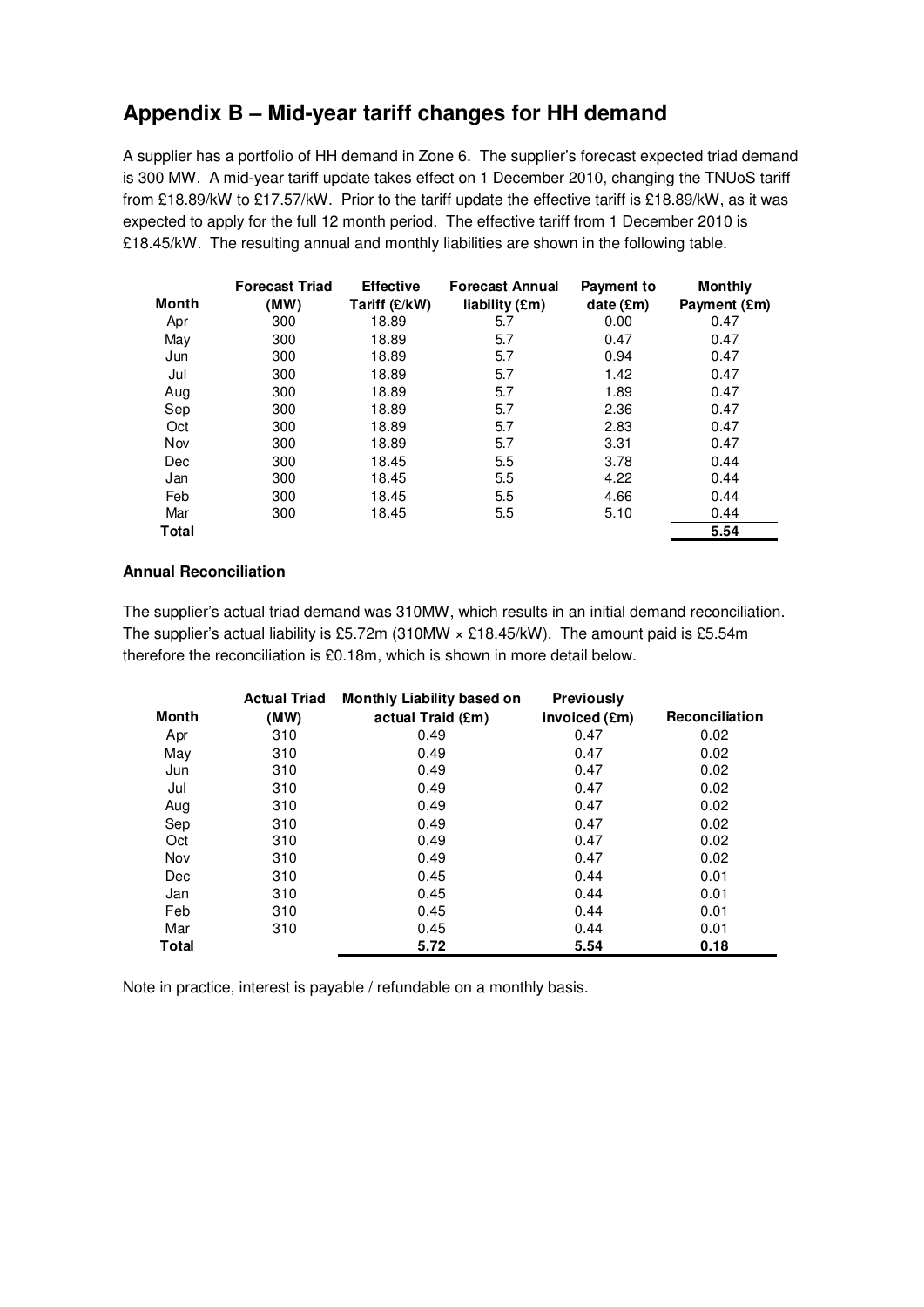# **Appendix C – Mid-year tariff changes for NHH demand**

A supplier has a portfolio NHH demand in Zone 6. The supplier's forecast energy consumption between 4pm to 7pm is expected to be 200 GWh. A mid-year tariff update takes effect on 1 December 2010, at which point National Grid forecasts the supplier's energy consumption to be 60% of the total annual consumption.

The TNUoS tariff changes from 2.63p/kWh to 2.55p/kWh. The chargeable energy consumption prior to the tariff update is forecast to be 120 GWh and the chargeable energy consumption following the tariff update is forecast to be 80 GWh, based on the consumption profile outlined above. Prior to the tariff update the suppliers annual NHH liability was £5.25m and this is changed to £5.19m following the tariff change. The resulting annual and monthly liabilities are shown in the following table.

|       | annual      |            | <b>Consumption Consumption</b> |                |                |            |                |
|-------|-------------|------------|--------------------------------|----------------|----------------|------------|----------------|
|       | consumption | Pre-update | Post-update                    | Applicable     | Annual         | Payment to | <b>Monthly</b> |
| Month | (GWh)       | (GWh)      | (GWh)                          | Tariff (p/kWh) | liability (£m) | date(Em)   | Payment (£m)   |
| Apr   | 200         | 120        |                                | 2.63           | 5.25           | 0.00       | 0.44           |
| May   | 200         | 120        |                                | 2.63           | 5.25           | 0.44       | 0.44           |
| Jun   | 200         | 120        |                                | 2.63           | 5.25           | 0.88       | 0.44           |
| Jul   | 200         | 120        |                                | 2.63           | 5.25           | 1.31       | 0.44           |
| Aug   | 200         | 120        |                                | 2.63           | 5.25           | 1.75       | 0.44           |
| Sep   | 200         | 120        |                                | 2.63           | 5.25           | 2.19       | 0.44           |
| Oct   | 200         | 120        |                                | 2.63           | 5.25           | 2.63       | 0.44           |
| Nov   | 200         | 120        |                                | 2.63           | 5.25           | 3.06       | 0.44           |
| Dec   | 200         |            | 80                             | 2.55           | 5.19           | 3.50       | 0.42           |
| Jan   | 200         |            | 80                             | 2.55           | 5.19           | 3.92       | 0.42           |
| Feb   | 200         |            | 80                             | 2.55           | 5.19           | 4.35       | 0.42           |
| Mar   | 200         |            | 80                             | 2.55           | 5.19           | 4.77       | 0.42           |
| Total |             |            |                                |                |                |            | 5.19           |

#### **Annual Reconciliation**

#### Scenario 1 – Change in total energy consumption

The supplier's actual consumption during the year was 190 GWh but the proportion between consumption pre and post the tariff update is correct i.e. 114 GWh (60%) and 76 GWh (40%). This changes the supplier's total annual liability to £4.93m (i.e. 114 GWh  $\times$  2.63 p/kWh + 76 GWh  $\times$ 2.55 p/kWh). This results in an initial demand reconciliation of -£0.26m.

|       | Actual      | <b>Consumption</b> | Consumption |                       |                                                |                |
|-------|-------------|--------------------|-------------|-----------------------|------------------------------------------------|----------------|
|       | consumption | Pre-update         | Post-update | <b>Actual Monthly</b> | <b>Invoiced</b>                                | Reconciliation |
| Month | (GWh)       | (GWh)              | (GWh)       |                       | Liability $(\text{Em})$ Payments $(\text{Em})$ | $(\text{Em})$  |
| Apr   | 190         | 114                |             | 0.42                  | 0.44                                           | $-0.02$        |
| May   | 190         | 114                |             | 0.42                  | 0.44                                           | $-0.02$        |
| Jun   | 190         | 114                |             | 0.42                  | 0.44                                           | $-0.02$        |
| Jul   | 190         | 114                |             | 0.42                  | 0.44                                           | $-0.02$        |
| Aug   | 190         | 114                |             | 0.42                  | 0.44                                           | $-0.02$        |
| Sep   | 190         | 114                |             | 0.42                  | 0.44                                           | $-0.02$        |
| Oct   | 190         | 114                |             | 0.42                  | 0.44                                           | $-0.02$        |
| Nov   | 190         | 114                |             | 0.42                  | 0.44                                           | $-0.02$        |
| Dec   | 190         |                    | 76          | 0.40                  | 0.42                                           | $-0.02$        |
| Jan   | 190         |                    | 76          | 0.40                  | 0.42                                           | $-0.02$        |
| Feb   | 190         |                    | 76          | 0.40                  | 0.42                                           | $-0.02$        |
| Mar   | 190         |                    | 76          | 0.40                  | 0.42                                           | $-0.02$        |
| Total |             |                    |             | 4.93                  | 5.19                                           | $-0.26$        |

#### Scenario 2 – Change in consumption pre / post the tariff update

The actual demand taken by the supplier during the year was 200 GWh as the supplier forecast but the proportion between consumption prior to the tariff change was 65% (not 60% as forecast). This changes the consumption applicable to the initial and updated tariffs, which changes the